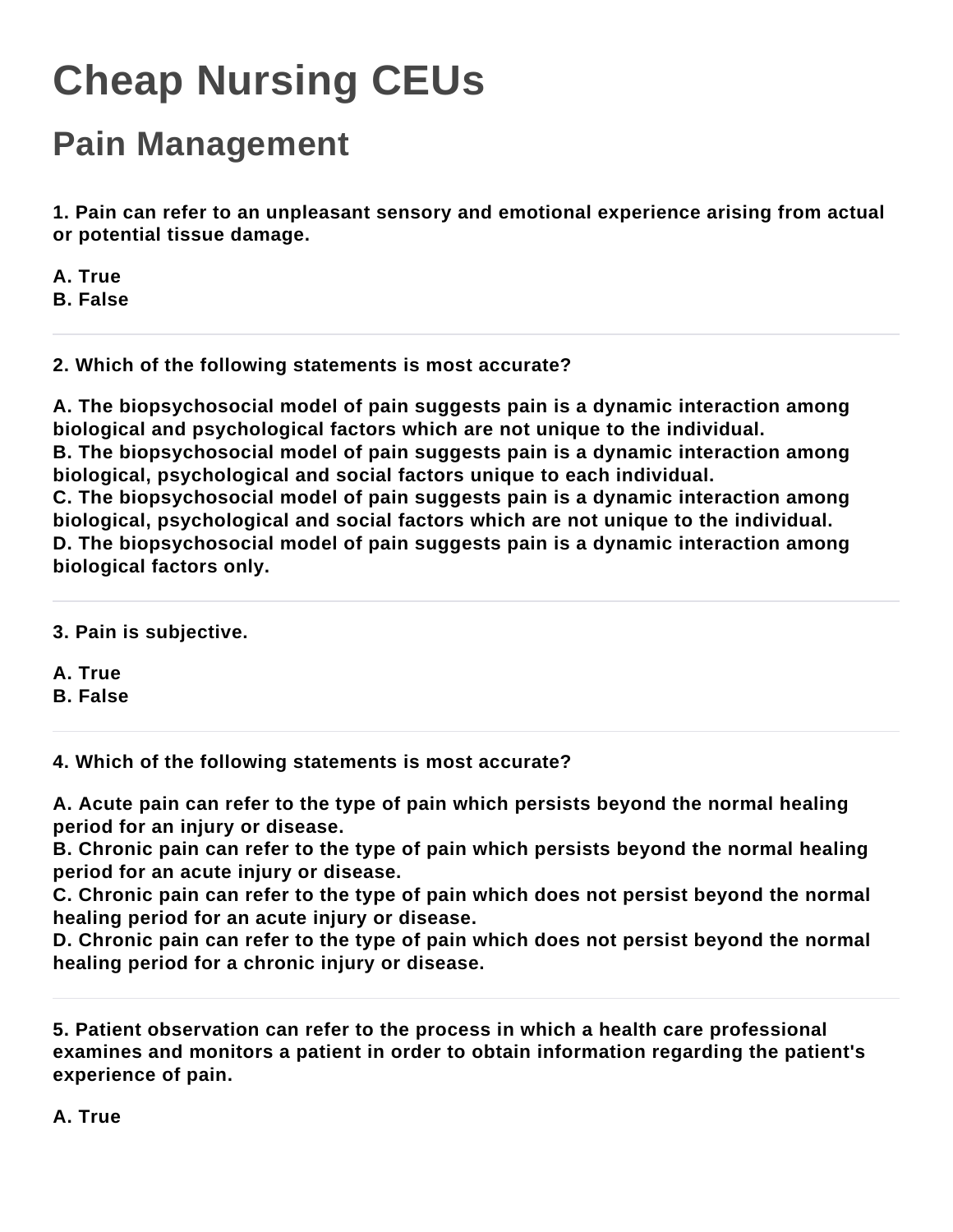**6. A team of health care professionals is attempting to assess a 36-year-old male patient's pain. The health care professionals engages the patient in a discussion regarding his pain. The patient is initially open and willing to provide the health care professionals with information regarding his experience of pain. How can the health care professionals ensure they are actively listening to the patient in order to obtain viable information?**

**A. The health care professionals can engage in eye contact with the patient.**

**B. The health care professionals can limit their interruptions.**

**C. The health care professionals can repeat or paraphrase what the patient is saying to show they are listening.**

**D. All of the above**

**7. Which of the following is an example of an open-ended question?**

- **A. Does sitting up make your pain worse?**
- **B. Does sitting up in bed help you feel better?**
- **C. Does walking for long periods of time make your pain worse?**
- **D. What makes your pain worse?**

**8. A team of health care professionals is attempting to assess a 60-year-old female patient's pain. The patient is able to answer questions and engage the team of health care professionals in a conversation. However, the patient is having trouble rating the intensity of her pain on a scale from 0 - 10. Which of the following pain assessment tools can be used to help the patient rate the intensity of her pain on a scale from 0 - 10 and associate a numerical value with her pain?**

- **A. Critical-Care Pain Observation Tool**
- **B. Wong/ Baker Faces Rating Scale**
- **C. The Pain Assessment in Advanced Dementia Scale**
- **D. Both A and B**

**9. Which of the following pain management goals is specific, measurable and realistic?**

- **A. "I would like to increase my mobility."**
- **B. "I want my pain therapy to go well."**
- **C. "I want to be completely pain free."**
- **D. "I would like to be able to walk around my block for 45 minutes by next May"-**

**10. Breakthrough pain can refer to pain that does not leave the patient.**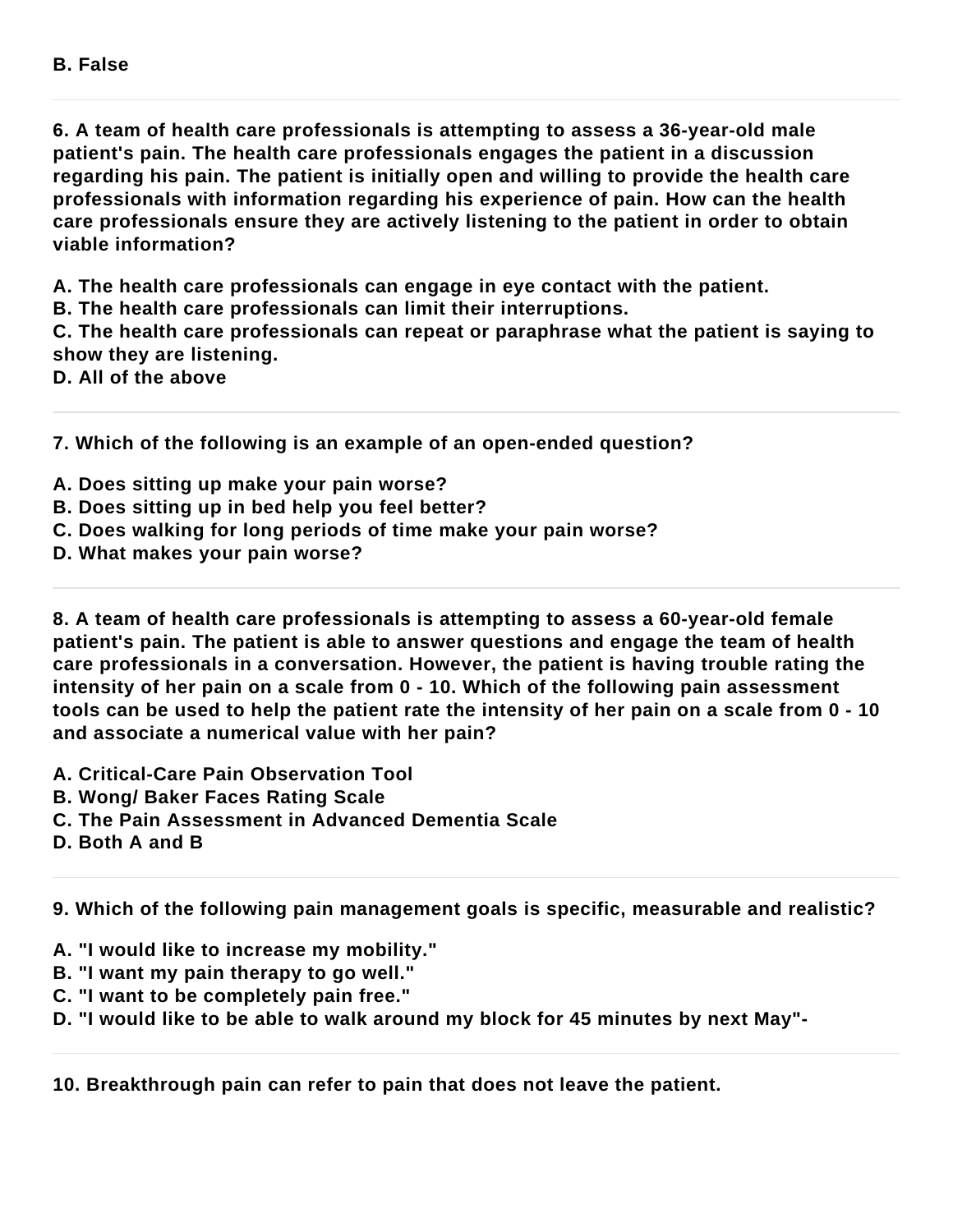**A. True B. False**

**11. Cognitive-behavioral therapy can refer to the type of talk therapy which can be used to help individuals solve problems and create positive outcomes by changing unrealistically negative patterns of thought and behavior.**

**A. True**

**B. False**

**12. What is the recommended maximum daily dose of acetaminophen for patients monitored by health care professionals?**

**A. 3200 mg**

**B. 3600 mg**

**C. 4000 mg**

**D. 5000 mg**

**13. A one time dose of acetaminophen is ordered for a 26-year-old female patient who is in her first trimester of pregnancy. Which of the following recommendations should be made regarding the acetaminophen?**

**A. Administer acetaminophen as ordered.**

**B. Administer with caution; monitor patient for 48 hours.**

**C. Use caution; monitor patient for 72 hours.**

**D. Discontinue the acetaminophen.**

**14. Ibuprofen is ordered for a 29-year-old male patient experiencing pain. Upon examination, the patient reports he is allergic to nonsteroidal anti-inflammatory drugs. Which of the following recommendations should be made regarding the ibuprofen?**

**A. Administer ibuprofen as ordered.**

**B. Administer ibuprofen with acetaminophen.**

**C. Use caution - however, the patient does not require monitoring.**

**D. Discontinue the ibuprofen.**

**15. Ibuprofen is ordered for a 42-year-old female patient experiencing pain on an asneeded basis. The patient reports to a health care professional that she is experiencing pain and would like additional ibuprofen. The patient has already received 3200 mg of ibuprofen in a 24-hour period. Which of the following recommendations should be made regarding the ibuprofen?**

**A. Administer ibuprofen as ordered.**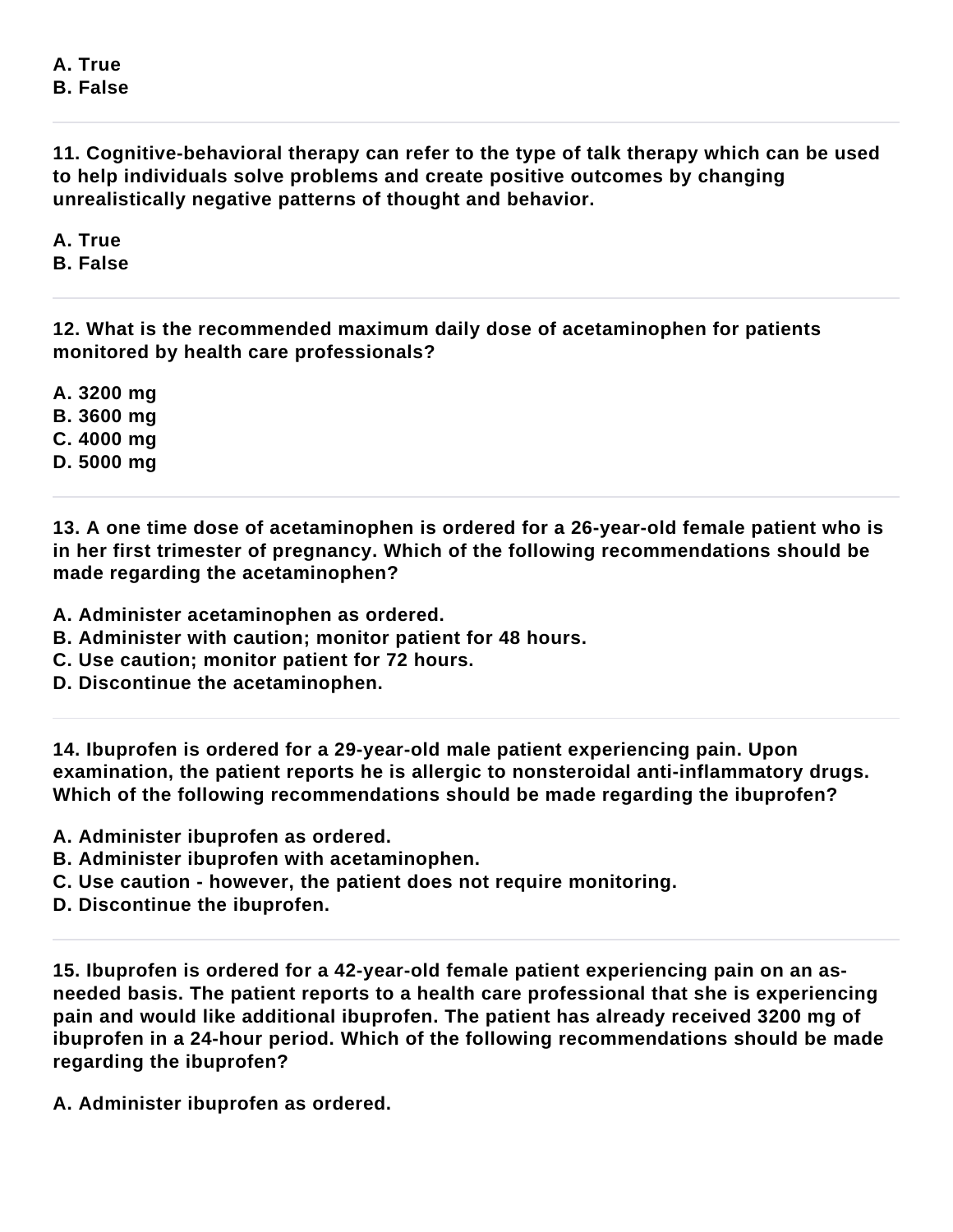**B. Administer ibuprofen with acetaminophen.**

**C. Use caution - however, the patient does not require monitoring.**

**D. Ibuprofen should not be administered to the patient because it would exceed the recommended maximum daily dose.**

**16. Gabapentin is ordered for a 46-year-old male patient experiencing pain. The patient has several questions regarding the use of gabapentin. Which of the following counseling points should be included in the health care professional's response to the patient's questions?**

**A. Gabapentin is a nonsteroidal anti-inflammatory drug.**

**B. The typical dose and dosing interval for gabapentin when used to manage pain is 600 mg five times per day.**

**C. Gabapentin may lead to dizziness and somnolence.**

**D. One dose of gabapentin should be held when the intensity of pain decreases.**

**17. Cyclobenzaprine is ordered for a 30-year-old female patient experiencing pain. The patient is currently on a monoamine oxidase (MAO) inhibitor. Which of the following recommendations should be made regarding the cyclobenzaprine?**

- **A. Administer as cyclobenzaprine ordered.**
- **B. Administer cyclobenzaprine with acetaminophen.**
- **C. Use caution however, the patient does not require monitoring.**
- **D. Discontinue the cyclobenzaprine.**

**18. Oxycodone is ordered for a 52-year-old male patient experiencing pain. The patient is currently taking diazepam. Which of the following recommendations should be made regarding the oxycodone?**

**A. Administer the opioid medication as ordered.**

- **B. Use caution monitor the patient for sedation and respiratory depression.**
- **C. Use caution however, the patient does not require monitoring.**
- **D. Discontinue the oxycodone and the diazepam.**

**19. An opioid medication is ordered for a 69-year-old obese patient experiencing pain. Which of the following recommendations should be made regarding the opioid medication?**

**A. Administer the opioid medication as ordered.**

**B. Administer the opioid medication and monitor the patient for sedation and opioidinduced respiratory depression.**

**C. Use caution - however, the patient does not require monitoring.**

**D. Discontinue the opioid medication due to the potential for an allergic reaction.**